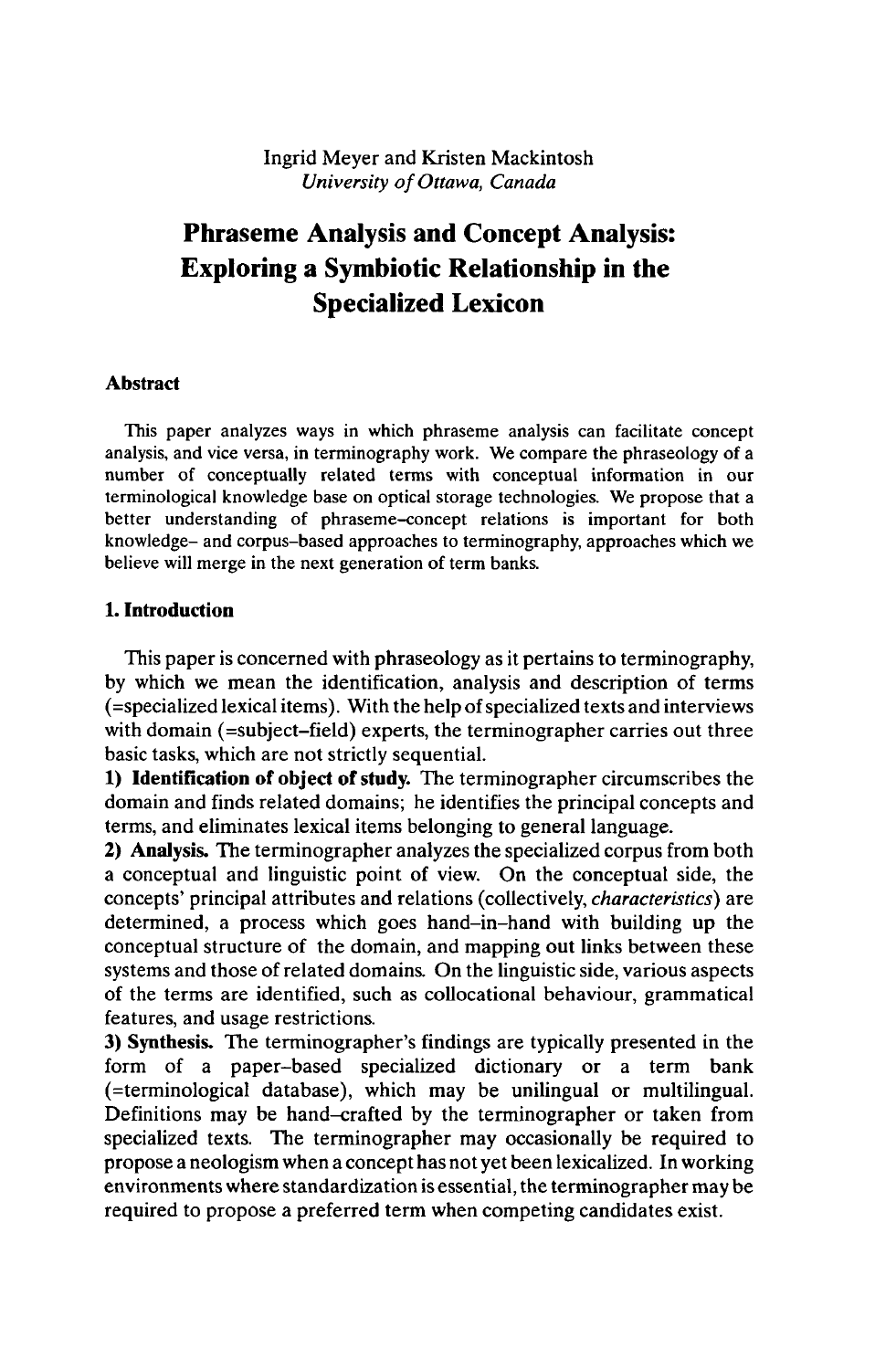In this paper, we restrict ourselves to the second of these three tasks. Our goal is to identify some of the ways in which phrasemes are linked to the analysis component of terminography, and more specifically, to the *concept* analysis component. By concept analysis, we mean the process of discovering and representing the conceptual structures underlying the terms of a domain. Concept analysis is the foundation of terminography: without some understanding of the conceptual structure of a domain, it is impossible to carry out important linguistic tasks such as constructing definitions, dealing with quasi-synonyms, creating neologisms, etc. Explained simply,  $1$ concept analysis has three goals: 1) to establish concept systems within the domain, and links between these systems and those of related domains; 2) to develop conceptual frames (explained in 2.2 below) for the terms of the domain, by analyzing the attributes and relations of the concepts (this task goes hand-in-hand with the first); 3) to discriminate between closely related concepts. Multilingual work, which we do not deal with here, entails a fourth task of matching concepts between languages.

For our purposes, we will take phrasemes to include *noun compounds* (in the sense of Sager 1990:55-79) and *collocations* (in the sense of Benson *et al* 1986). We realize that these are different, in that a compound normally designates a single concept while a collocation does not. However, they share important relations to conceptual structure, and hence are grouped together here. We will examine phraseology from a practical angle, outlining ways in which phrasemes can help the terminographer with the conceptual side of analysis work, and conversely, ways in which the results of concept analysis can help the terminographer deal with phrasemes.

## **1.1 Motivation for this research**

A better understanding of the relationship between concept and phraseme analysis has implications for the following two research areas:

**1) A knowledge-based approachto terminography.** Despite its importance, concept analysis remains largely unformalized, as is evident when one consults general textbooks on terminology. Here, it is common to find more space devoted to the *importance* of concept systems than to *methods for constructing them.* Concept analysis will likely never become an exact science; however, we believe that by exploiting the many regularitiesin 1) the way that phrasemes encode conceptual information, and 2) the way that conceptual structures generate phrasemes, we can at least develop better guidelines to incorporate into textbooks.

Increased formalization of concept analysis has implications beyond the didactic, however. The computerized terminological lexicon of the future needs to be rich not only in linguistic data, but also in domain knowledge. We have termed this model ofthe specialized lexicon a *terminological knowledge base* (TKB) (Meyer *et al* 1992a/b). Very simply, a TKB can be described as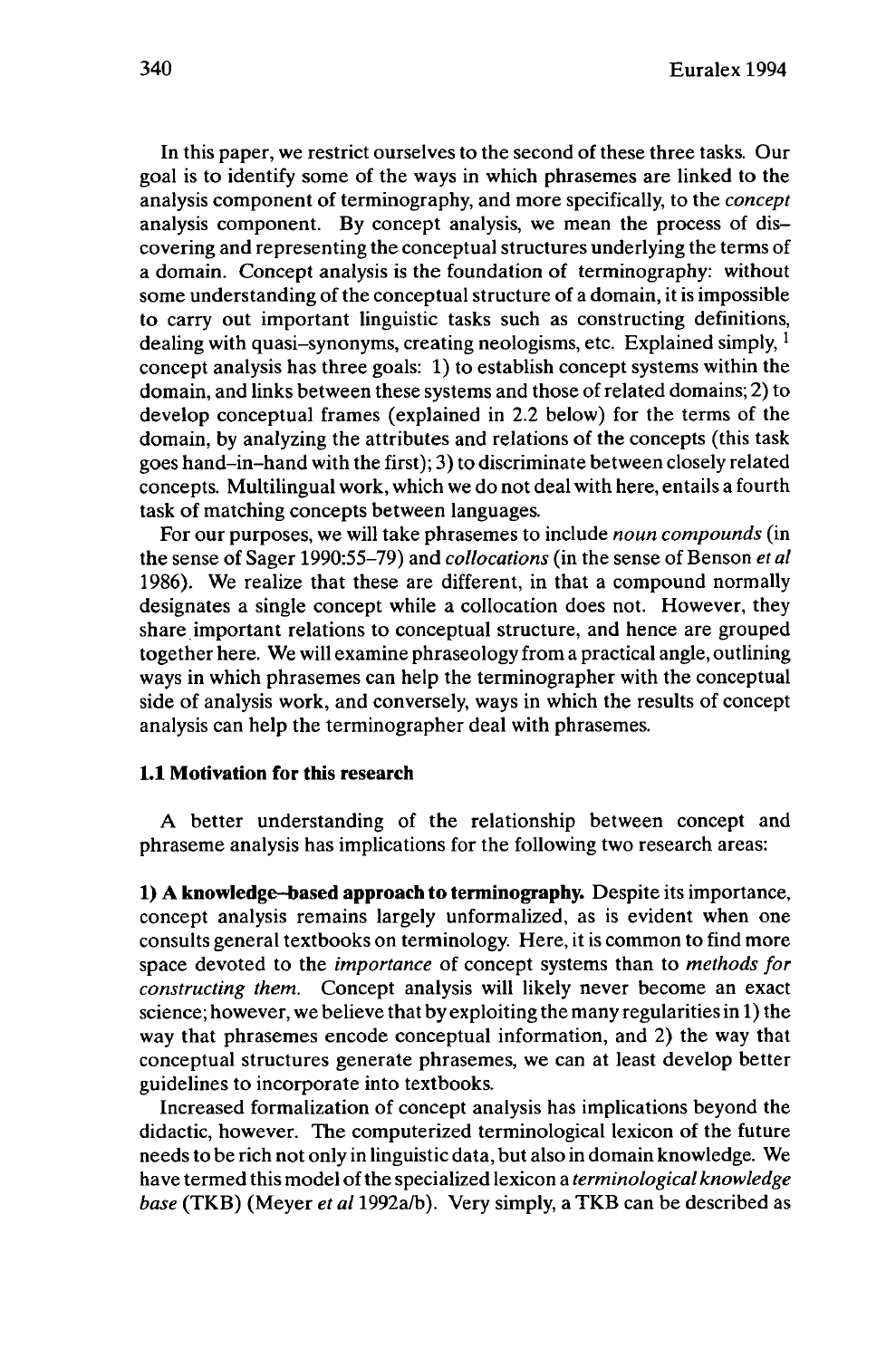a hybrid between a conventional term bank (containing all the strictly linguistic information one finds therein) and a *knowledge base,* as this concept is known in Artificial Intelligence. A TKB would function not only as a dictionary, but as a *general knowledge resource,* an invaluable asset to language professionals (writers, translators) and others dealing with specialized texts (students, information retrieval specialists, software engineers), as well as computer systems (machine translation, natural language processing).

**2) A corpus-based approach to terminography.** The increasing availability of specialized on-line corpora, and the parallel development of corpus analysis tools, offer exciting potential for facilitating one of the terminologist's most labour-intensive tasks: identifying the specialized<br>lexical items — both single- and multi-word — for a given domain. This job used to be (and often still is) done by manually scanning texts. The new corpus analysis tools, in contrast, offer the possibility of extracting phrasemes (and their immediate contexts) automatically. As phrasemes are becoming easier to acquire, terminographers need to get clearer on *what to do with* the phrasemes thus extracted. A certain amount of research has recently targeted the problem of *how to classify* phrasemes; 2 however, despite a few notable exceptions, $3$  very little work has addressed the question of *their relationship to the process of terminography.* This paper aims at helping to fill this gap.

#### **1.2 Methodology**

This paper is related to a broader terminography project for the domain of optical storage technologies. This particular investigation, however, is limited to two interrelated conceptsystems, *opticalstorage media* and *optical* disc production processes, the core concepts of which are illustrated in Figure 1.<br>1. Consistent with the first step in a terminographer's methodology — 1. Consistent with the first step in a terminographer's methodology  $-i$  dentification of object of study  $-$  we first identified three major subcategories of optical disks (CD-ROMs, WORMs and erasable disks), and established that there was some kind of relationship between *mastering* and *CD-ROMs.* We also knew that the domain of optical storage technologies had close links to audio recording and paper-based publishing, which we term *ancestral domains.* This rough conceptual profile, however, needed to be filled out in several ways: the links to ancestral domains had to be clarified, our understanding of most concepts had to be sharpened, and to be clarified, our understanding of most concepts had to be sharpened, and<br>in particular, the concept *mastering* — which we later learned was actually in particular, the concept *mastering* – which we<br>three separate concepts – had to be developed.

The goal of our investigation was to discover what roles phrasemes could play in fleshing out this conceptual skeleton, and conversely, what roles even a rough conceptual structure could play in facilitating phraseme analysis. To start with, we identified the phrasemes associated with five terms from this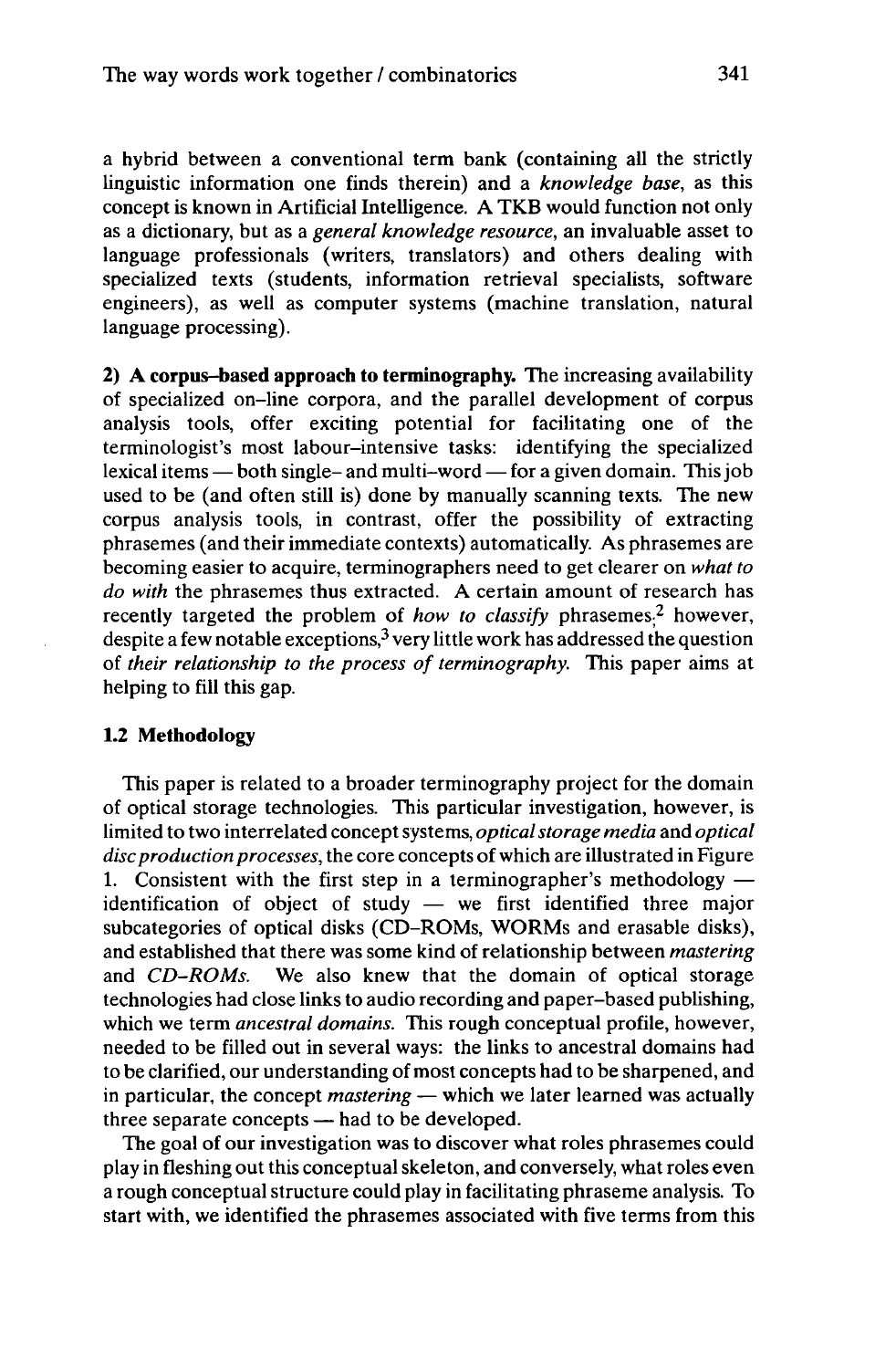concept system, using a one–million word corpus <sup>4</sup> and the concordancing tool *TACT,* developed at the University of Toronto. Our search terms were as follows (we included all spelling and morphological variants and senses): *optical disc, CD-ROM, erasable* (and its synonym *rewritable), WORM,* and *master.* The phrasemes found for these terms were compared with partially completed knowledge base entries for the associated concepts in our TKB. Essentially, for each phraseme identified, we asked ourselves the question: "Can this phraseme augment the existing TKB?", and conversely, "Can the conceptual information in the TKB facilitate our analysis of the phraseme?" Our observations for these two questions, respectively, are found in Sections 2 and 3 below.

### **2. Usefulness of phraseme analysis for concept analysis**

As mentioned above, concept analysis has three goals: 1) to establish concept systems within the domain and links with related domains; 2) to develop conceptual frames for the lexical items of the domain; 3) to discriminate between closely related concepts.The usefulness of phraseology for each of these is discussed in turn below.

### **2.1 Establishing concept systems and links with related domains**

Compounds constitute the most obvious link between phraseology and concept systems. In the words of Sager (1990:73), compounding serves the purpose of a "closer determination of a concept...while at the same time showing the relationship that exists between the new concept and its origin." For example, an *erasable* disc is a specialization of a *disc,* distinguished from other specializations by its erasability. The importance of compounds for indicating the general structure of a concept system is well known in the terminology literature and hence will not be discussed further here. Rather, we focus on a less studied aspect of conceptual structure which we term *multidimensionality* (Bowker and Meyer 1993).

**Multidimensionality.** We use this term to designate a phenomenon that occurs when a concept can be classified according to more than one characteristic, e.g. vehicles can be land/air/water or motorized/nonmotorized, according to the characteristic 'place of transportation' and 'means of propulsion', respectively. Multidimensionality can be *top-down* as in the subclassification of vehicles just mentioned, or *bottom-up,* i.e., a concept may have several generic concepts, each belonging to a different dimension (e.g. a plane can be seen from the perspective of air vehicles or motorized vehicles).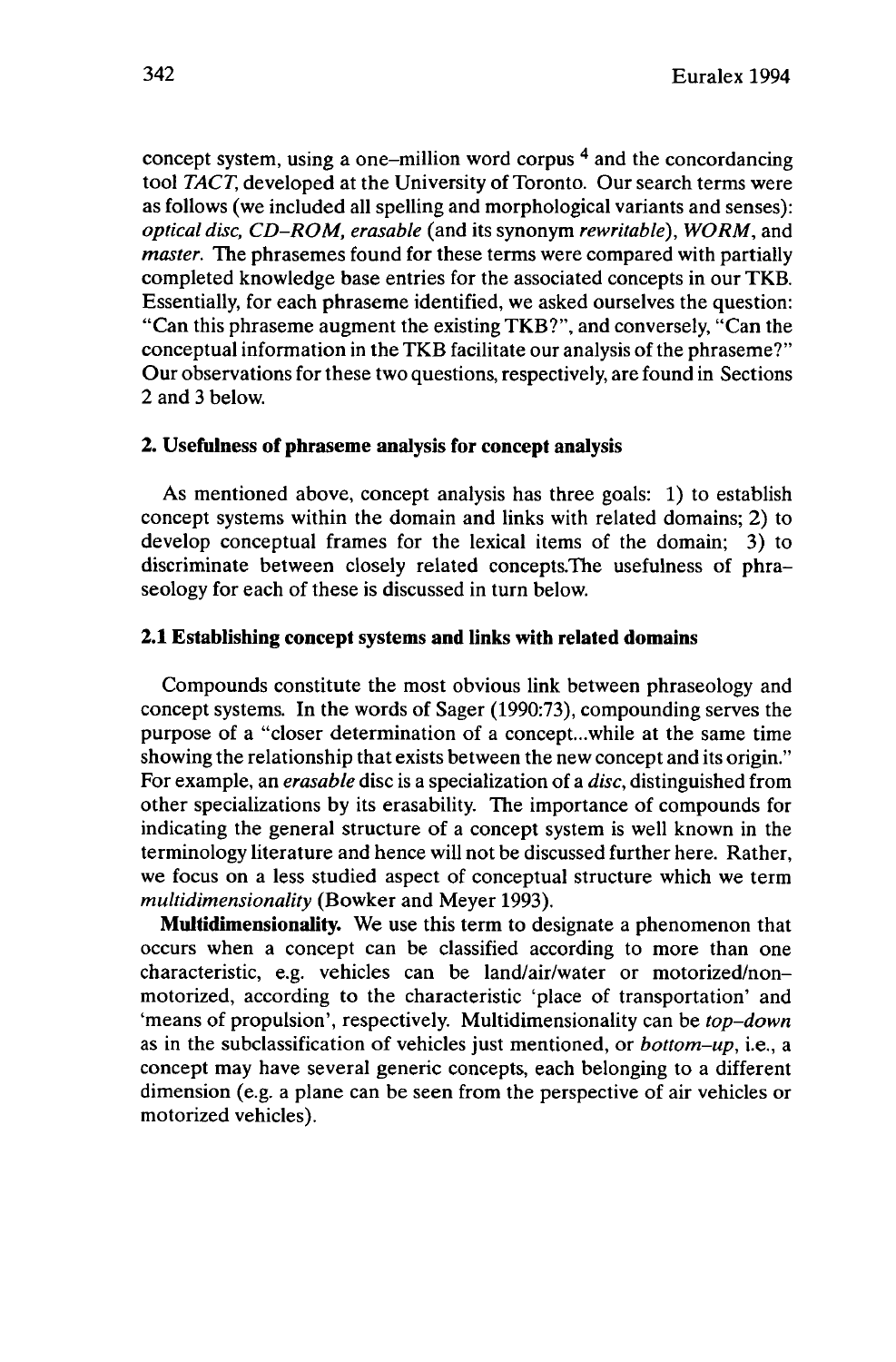

Figure <sup>1</sup> Two small concept systems in the *optical storage* domain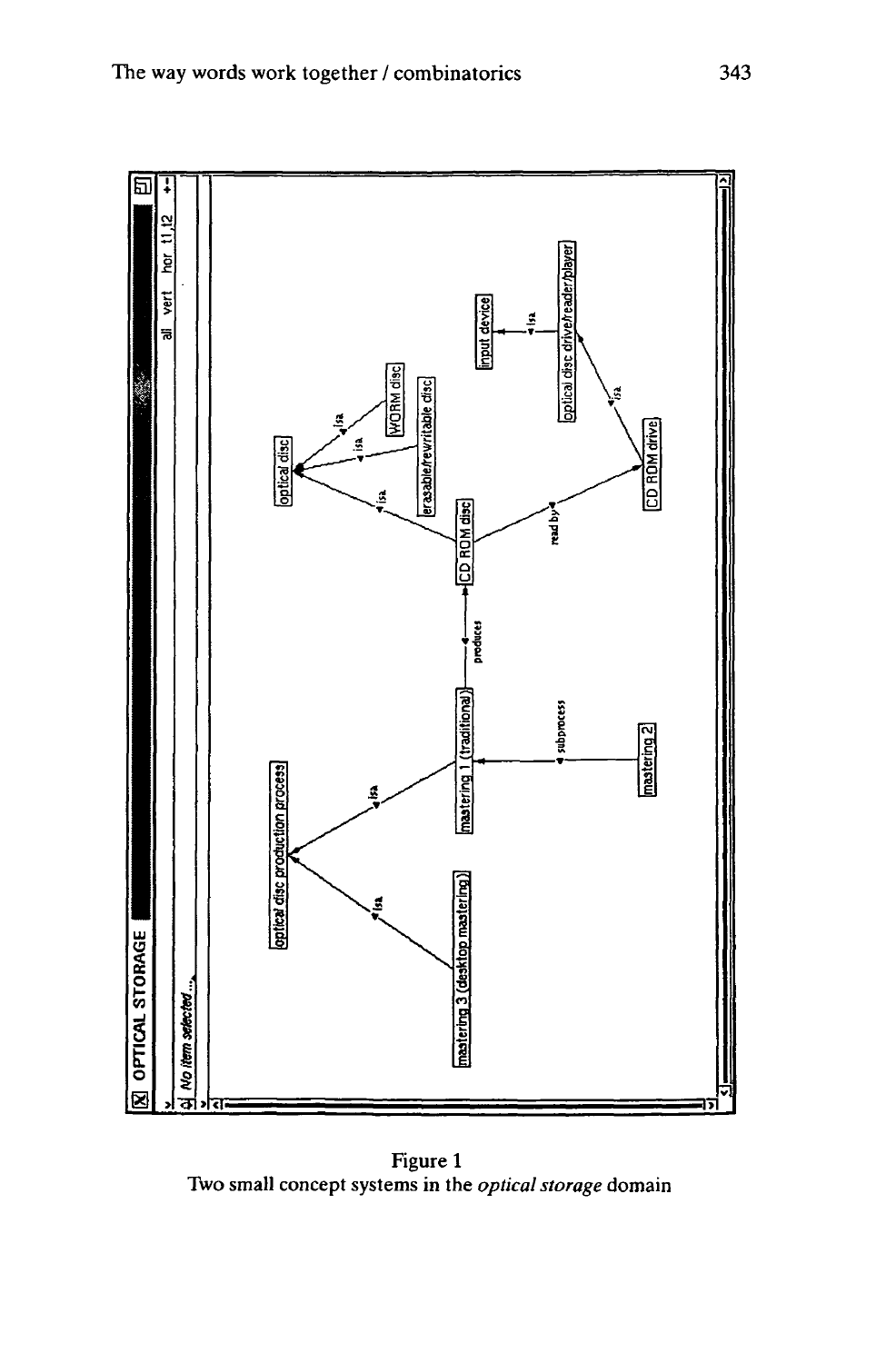Top-down multidimensionality can frequently be extrapolated from noun phrases: for example, a KWIC (key-word-in-context) search on the term *disc* produced the phrasemes *CD-ROM/erasable/WORM disc* (characteristic = 'degree of writability'), *high-capacity/low-capacity disc* (characteristic  $=$  'storage capacity'), etc. Evidence of bottom-up multidimensionality was found in both noun phrases and collocations. For example, *authora CD-ROM, subscribe to CD-ROM, CD-ROMpublishing, CD-ROM library* illustrate a relationship with the ancestral domain of paper-based publishing, while *cut a CD-ROM, record a CD-ROM, CD-ROM player, CD-ROMjukebox* point to audio recording.

### **2.2 Establishing conceptual frames**

By *conceptual frame,* analogous to *semantic frame* in Fillmore 1985, we mean the set of principal characteristics of a concept. Following a long tradition in epistemology, we include as characteristics both *attributes* (characteristics instrinsic to the concept itself, e.g. COLOUR, HEIGHT) and *relations* (characteristics involving a relation to another concept, e.g. GENERIC- SPECIFIC, PART-WHOLE, ACTOR-ACTION). Consistent with Martin 1992, we have found that both noun phrases and collocations provide valuable indications of conceptal frame elements. As Sager (1990:64) explains in some detail, noun compounds often (though not always) indicate the generic concept, as in *WORM optical disc,* a kind of optical disc. However, both compounds and collocations signal other important relations as well: *built-in CD-ROM drive,* for example, indicates that a CD-ROM drive can be seen as an optional part of something (the computer); *glass optical disc* indicates a relation between the disc and a CONSTITUENT SUBSTANCE. Attributes are also signalled by phrasemes, particularly by noun phrases: *built-in /internal/integral disc* indicates the attribute LOCATION for disc; *portable/non- portable CD•ROM reader* indicates the attribute PORTABILITY for CD-ROM readers (and most likely *tor readers* in general). An interesting research question is to what degree conceptual frames might be derived automatically. Obviously, there are many problematic cases. For example, the generic-specific relation can be obscured completely in single-word items *like jukebox* GENERIC = *optical disc drive);* some attributes cannot be analyzed without domain knowledge, as in *read-only drive,* where *read-only* modifies the disc *read* by the drive, not the drive itself (unlike, for example, *portable drive)*

#### **2.3 Discriminating between related concepts**

As in general language, different senses of a term tend to exhibit different phraseology. Since terminographers typically describe the lexicon of *only one domain at a time*, *they* are primarily concerned with *intra*-domain polysemy, rather than *inter*-domain (e.g. *docking station* in computing vs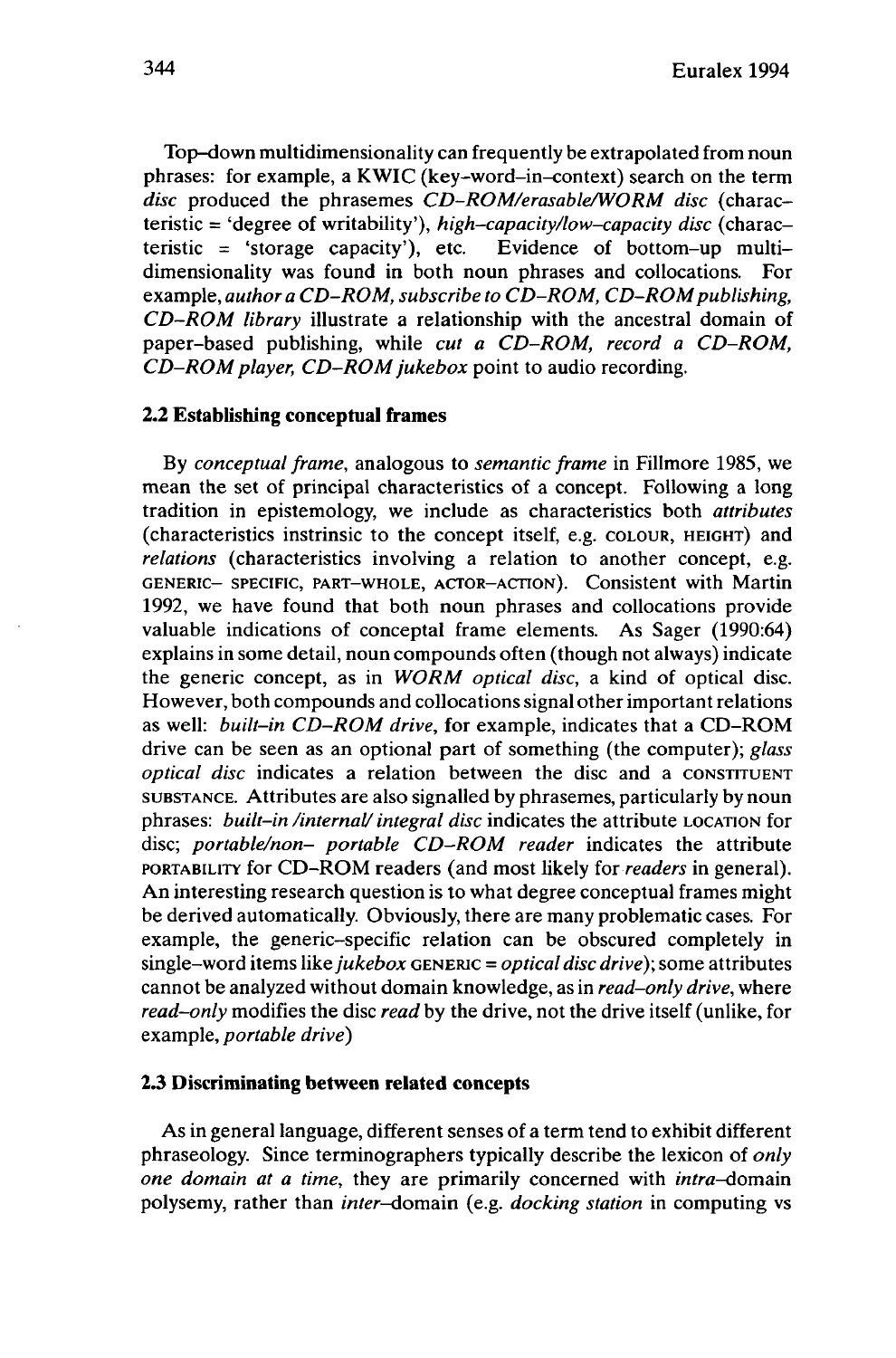space) While terminological polysemy is much rarer than in the general lexicon, it can be extremely problematic when it does occur. For example, terms often exhibit the insidious type of polysemy in which one of the polysemes stands in a generic-specific relation to another. For example, it is accurate to say that *a PC* (in the sense of 'the original IBM PC) *is a kind*  $of PC$  (in the sense of 'all IBMs and compatibles') *is a kind* of PC (in the sense of'personal computer'). In our domain, we discovered that *master*(the verb) actually has three different senses, indicated in Figure 1: *master <sup>1</sup>* designates the entire process of converting digital data into mass-produced CD-ROMS in the traditional way (i.e. in a *mastering facility); master 2* designates one subprocess of *master 1; master 3* designates an emergent coordinate concept for *master 1* (sharing the genus *optical discproduction process).* Fortunately, these three senses generate somewhat different phrasemes: for example, *master 1* generates *mastering facility, metal master, trial master, mastering machine,* while *master 2* generates *desktop mastering, do-it-yourself mastering, in-house mastering,* etc.

#### **3. Usefulness of concept analysis for phraseme analysis**

An understanding of the conceptual structure of a domain helps in *understanding* phrasemes and *predicting* them, as discussed below.

### **3.1 Understanding phraseology: ambiguity and synonymy**

The crucial importance of some domain knowledge for disambiguating complex noun phrases is well known. In our study, for example, we encountered the example *multi-function mini optical disc jukebox,* where it is unclear what is *mini* and *multi-function,* the disc or the drive. Resolving the problem means knowing that 1) a jukebox *is a kind* of disc drive, 2) drives can be multi-function or single-function, and 3) size is a key attribute of discs, not of drives (though drives reading smaller disks are consequently smaller themselves). Understanding conceptual multidimensionality can also play an important role in meaning discrimination. For example, understanding that optical storage has relations both to computer hardware/software and to audio recording helps one determine that *CD-ROM drive/reader* is synonymous with *CD-ROM player* (the first inheriting from computing, the second from audio). The same goes for *to write (data) to optical disc* and *to record (data) on optical disc.*

#### **3.2 Predicting phraseology: inheritance**

Since terminography must keep pace with the forefront of developments in specialized domains, it comprises a significant "predictive" element: on the one hand, when the concept has not yet been lexicalized, the terminographer must predict the most logical term for an emergent concept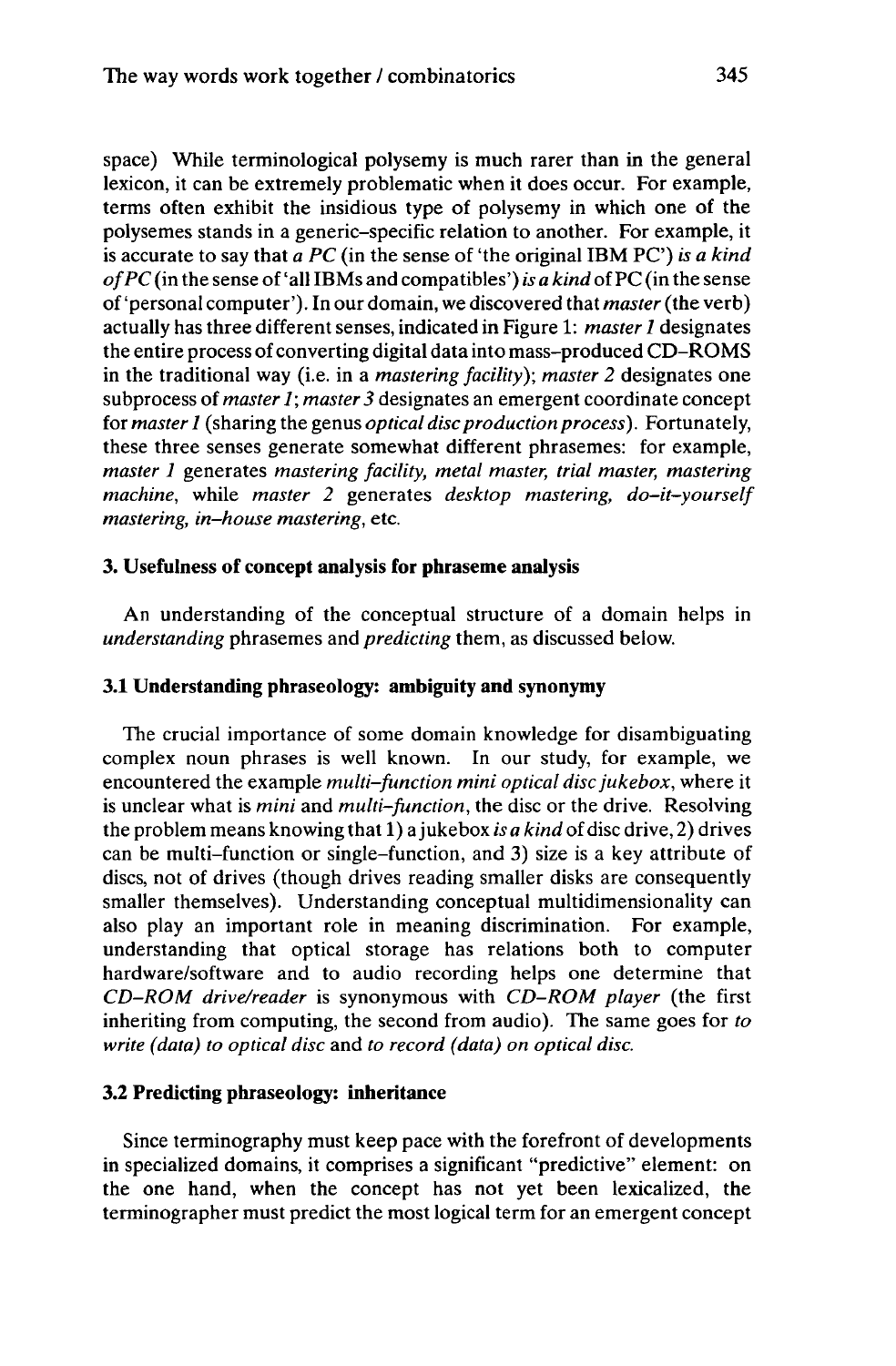$-$  in other words, create a neologism; on the other hand, when several competing terms for a new concept exist, the terminographer may have to predict which will be most naturally accepted by users (in cases where standardization is required).

Phraseology may be predicted through two aspects of conceptual structure: 1) the *conceptual frame,* and 2) *inheritance* within a generic-specific hierarchy. The first has been aptly described by Martin 1992, and taken up also by Heid 1992/1993. Martin's examples include *system,* whose conceptual characteristic FUNCTION generates the phraseme *nervous system; vowel,* whose characteristic ARTICULATION generates *tense vowel; dictionary,* whose characteristic TYPE generates *etymological dictionary;* etc.

The second aspect of conceptual structure which imposes regularities on phraseology is inheritance. Most domains in science and technology can, to some degree at least, be organized in generic-specific hierarchies where characteristics inherit from general to more specific concepts. Just as conceptual characteristics inherit from generic to specific concepts (e.g. *CD-ROM disc* would inherit the characteristics of *disc* and add a few more), so too may phrasemes. For example, the seemingly deviant syntax in the collocation *master (data) to CD-ROM* (instead of, for example, *on* CD-ROM) makes sense when one considers that *mastering* is a specialization of *writing (data) to sth* in computing.

As a more complex example, consider the phraseme *CD-ROM player reads discs.* Here, a form of multiple inheritance (simultaneous inheritance fromseveral generic concepts) appearsto apply: *read* can be explained by the fact that a *CD-ROM player* is a kind of *disc drive,* which in turn is a kind of *input device,* and that all input devices are said to *read* data; *player* can be explained by the fact that optical disc technologies inherit from audio recording. Multiple inheritance is also a factor in the collocation *publish on CD-ROM.* While *publish* has obviously inherited from the domain of publishing, it does not take the preposition *in* that one might expect (as in to *publish sth in a journal).* Rather, it appears the preposition has inherited from the domain of audio recording, where one speaks of *recording on* disc. All these examples of multiple inheritance illustrate that while inheritance is a powerful factor in phraseme formation, it can be extremely complex, interfering with easy predictability of phrasemes.

#### **4. Discussion**

We have tried to demonstrate that phraseme analysis facilitates the concept analysis tasks of 1) establishing general conceptual structures within a domain and mapping links to related domains, 2) establishing conceptual frame elements, and 3) discriminating between related concepts; on the other hand, we have tried to demonstrate that a certain understanding of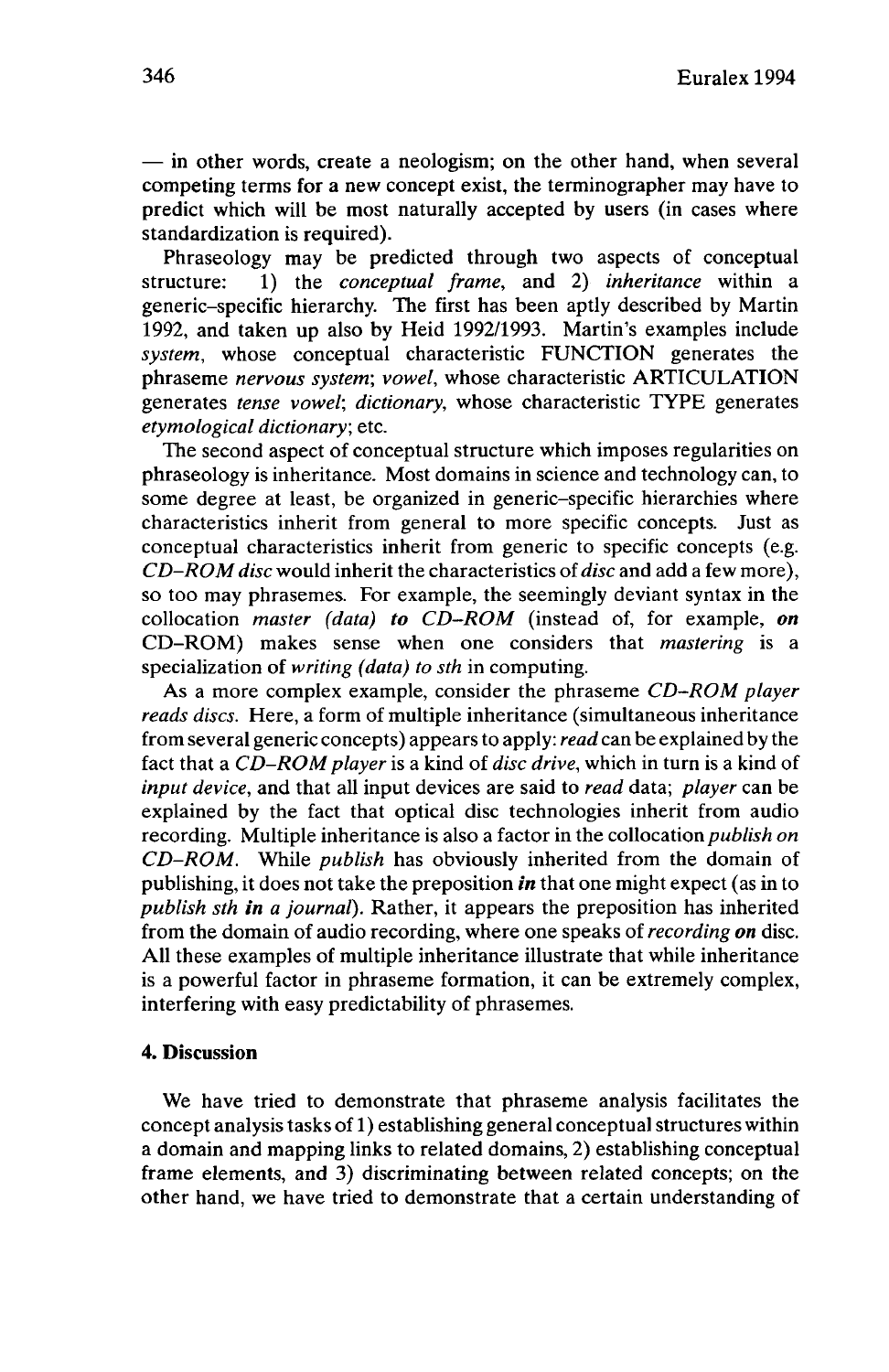conceptual structure facilitates phraseme analysis by 1) clarifying ambiguity and synonymy, and 2) predicting phraseology.

We have also proposed that a better understanding of the symbiotic relationship between concept and phraseme analysis will promote the development of both knowledge-based and corpus-based approaches to terminography. If, as we believe, term banks become *richerin knowledge* and *closer to text,* an interesting question is how these two approaches can be integrated in a terminographer's workstation environment. For example, one could imagine a terminographer wanting to guide his concept analysis through corpus queries such as "show me all the phraseology for this term that suggests what the subconcepts might be". Conversely, the terminographer might want to guide his corpus search conceptually, with queries such as "show me all the verbal collocates that precede *disc* or any specialization of disc found in the knowledge base."

In the short term, we hope that a clearer "map" of phraseme-concept relations will at least be useful to anyone trying to teach the difficult skill of concept analysis in terminography.

#### **Acknowledgements**

This research has been made possible by funding from the Social Sciences and Humanities Research Council of Canada (SSHRC) and a variety of support from the University of Ottawa. Mackintosh's graduate studies have been supported by the Ontario Graduate Scholarship (OGS) programme.

#### **Notes**

- <sup>1</sup> For a more detailed analysis, Cf. Meyer 1993.
- 2 For example, Béjoint and Thoirion 1992, Heid 1993, Martin 1992.
- 3 In particular, Blampain 1993, Heid 1992, Humbley 1993, and Martin 1992, which have inspired much of our thinking for this paper.
- 4 Our corpus was extracted through key-word searches from a commercially available CD-ROM called Computer Select (Davis Publishing, Computer Library, NY), which contains English-language articles from several hundred journals on all areas of computing.

#### **References**

- Béjoint, Henri et Thoiron, Philippe. 1992. "Macrostructure et microstructure dans un dictionnaire de collocations en langue de spécialité". In Terminologie et traduction  $2/3$  - 1992. Commission des Communautés européennes, Luxembourg.
- Benson, Morton, Benson, Evelyn, and llson, Robert. 1986. The BBI Combinatory Dictionary of English: A Guide to Word Combinations. Amsterdam/Philadelphia, John Benjamins.
- Blampain, Daniel. 1993. "Notions et phraséologie : Une nouvelle alliance?" Terminologies nouvelles, 10, pp. 43-49
- Bowker, Lynne and Meyer, Ingrid. 1993. "Beyond Textbook" Concept Systems: Handling Multidimensionality in a New Generation of Term Banks". Proceedings of the 3rd InternationalCongress on TerminologyandKnowledge Engineering (Cologne, Germany, August 1993). Frankfurt, INDEKS Verlag.
- Fillmore, Charles J. 1985. "Frames and the semantics of understanding". Quaderni di Semantica, Vol. 6, No. 2, pp. 222-254.
- Heid, Ulrich 1992. "Décrire les collocations deux approaches lexicographiques et leur applications dans un outil informatisé". In Terminologie et traduction  $2/3$  - 1992. Commission des Communautés européenes, Luxembourg.